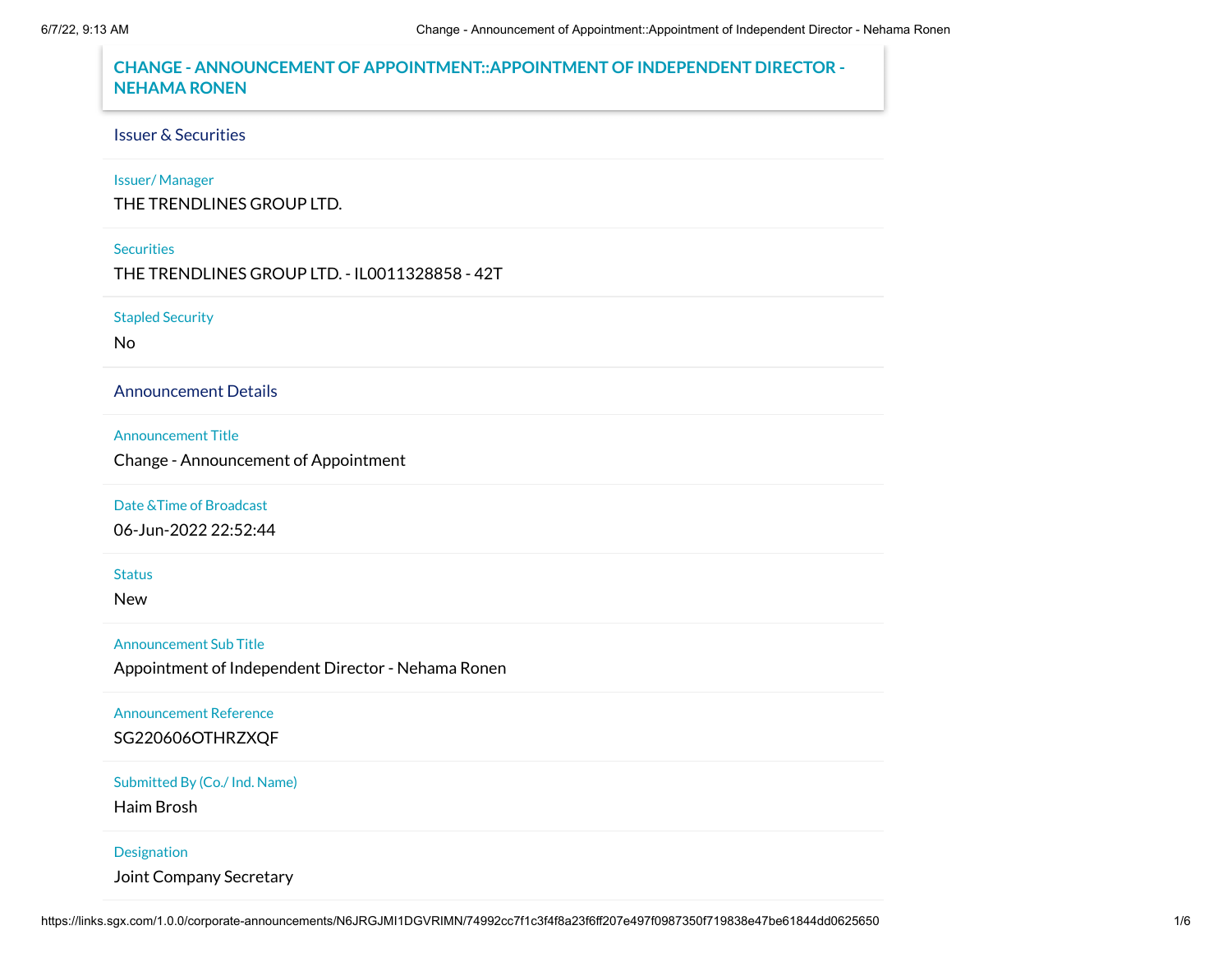#### Description (Please provide a detailed description of the event in the box below)

This announcement has been reviewed by the Company s sponsor, PrimePartners Corporate Finance Pte. Ltd. (the Sponsor ). It has not been examined or approved by the Singapore Exchange Securities Trading Limited (the Exchange ) and the Exchange assumes no responsibility for the contents of this document, including the correctness of any of the statements or opinions made or reports contained in this document. The contact person for the Sponsor is Mr. Shervyn Essex, 16 Collyer Quay, #10-00 Income at Raffles, Singapore 049318, sponsorship@ppcf.com.sg.

| <b>Additional Details</b>                |
|------------------------------------------|
| <b>Date Of Appointment</b><br>07/06/2022 |
| Name Of Person<br>Nehama Ronen           |
| Age<br>61                                |
| <b>Country Of Principal Residence</b>    |

Israel

The Board's comments on this appointment (including rationale, selection criteria, board diversity considerations, and the search and nomination process)

The Board, having considered the recommendation and assessment by the Nominating Committee of Ms Nehama Ronen s ( Ms Ronen ) professional qualifications and past working experience, is satisfied that Ms Ronen has the requisite knowledge and experience to contribute effectively to the Company and is suitable candidate to be appointed to the Board as an Independent Director of the Company.

Whether appointment is executive, and if so, the area of responsibility

Non-Executive Director

#### Job Title (e.g. Lead ID, AC Chairman, AC Member etc.)

Independent & Non-Executive Director, member of the Audit Committee, Nominating Committee and Remuneration Committee

#### Professional qualifications

https://links.sgx.com/1.0.0/corporate-announcements/N6JRGJMI1DGVRIMN/74992cc7f1c3f4f8a23f6ff207e497f0987350f719838e47be61844dd0625650 2/6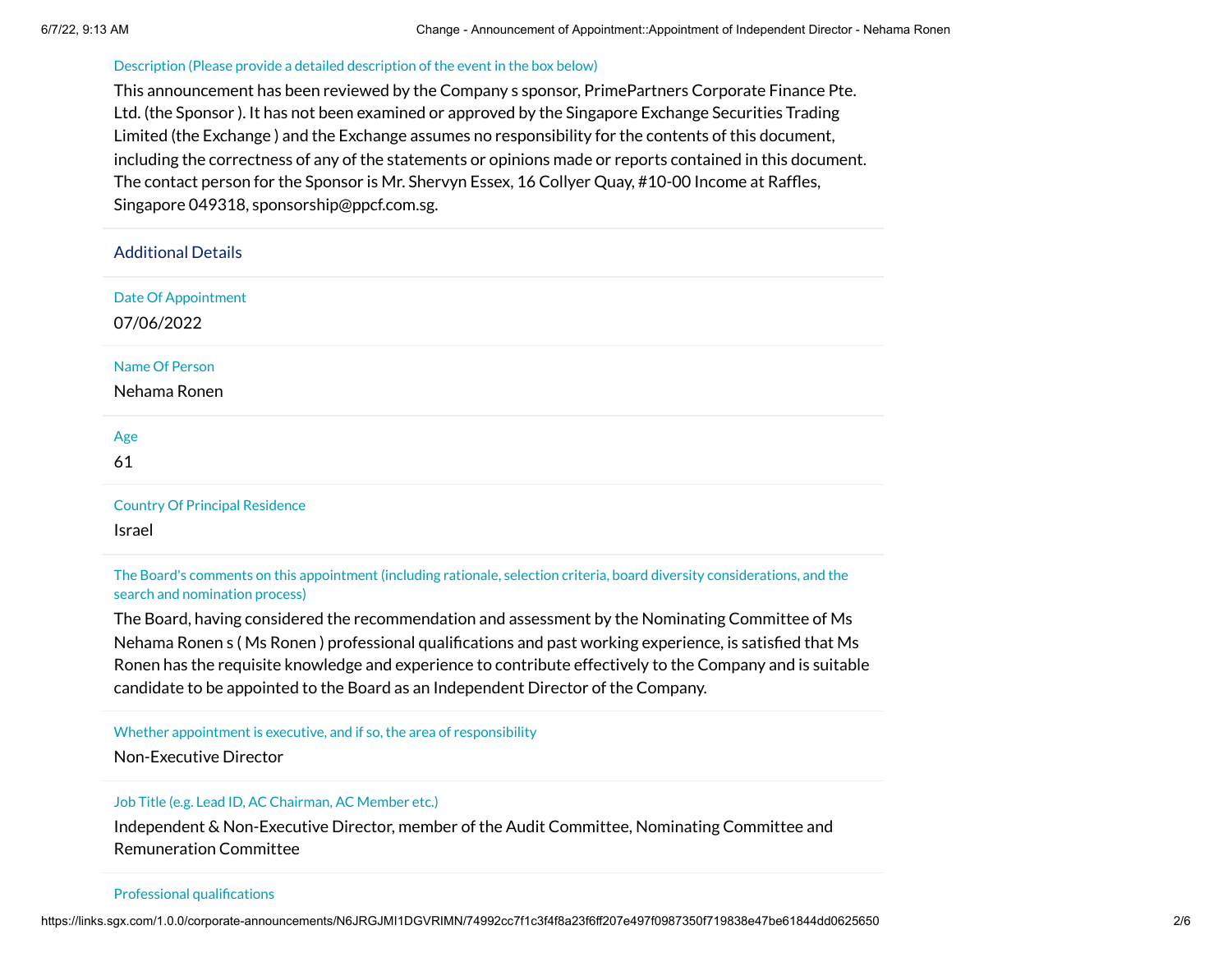- (1) Senior Executive Program, London Business School
- (2) Master's Degree in Public Administration, Haifa University
- (3) Bachelor's Degree in Education and History, Beit Berl College

Any relationship (including immediate family relationships) with any existing director, existing executive officer, the issuer and/ or substantial shareholder of the listed issuer or any of its principal subsidiaries

No

Conflict of interests (including any competing business)

No

Working experience and occupation(s) during the past 10 years

1. 2004 to present - Maman Cargo Terminals & Handling Ltd.- Chairperson

2. 2004 to 2009 - ELA Recycling Corporation - Chairperson

Undertaking submitted to the listed issuer in the form of Appendix 7.7 (Listing Rule 704(7)) Or Appendix 7H (Catalist Rule 704(6))

Yes

Shareholding interest in the listed issuer and its subsidiaries?

No

# These fields are not applicable for announcements of appointments pursuant to Listing Rule 704 (9) or Catalist Rule 704 (8).

Past (for the last 5 years)

2004-2019 ELA Recycling Corporation - Chairperson 2016-2018 ADO Ltd. - Board Member 2019-2022 Amal Holdings - Board Member 2007-2016 SHL Telemedicine - Independent Board Member

### Present

2004-Present Maman Cargo Terminal & Handling Ltd. - Chairperson, Member of Audit Committee, Finance Committee and Remuneration Committee.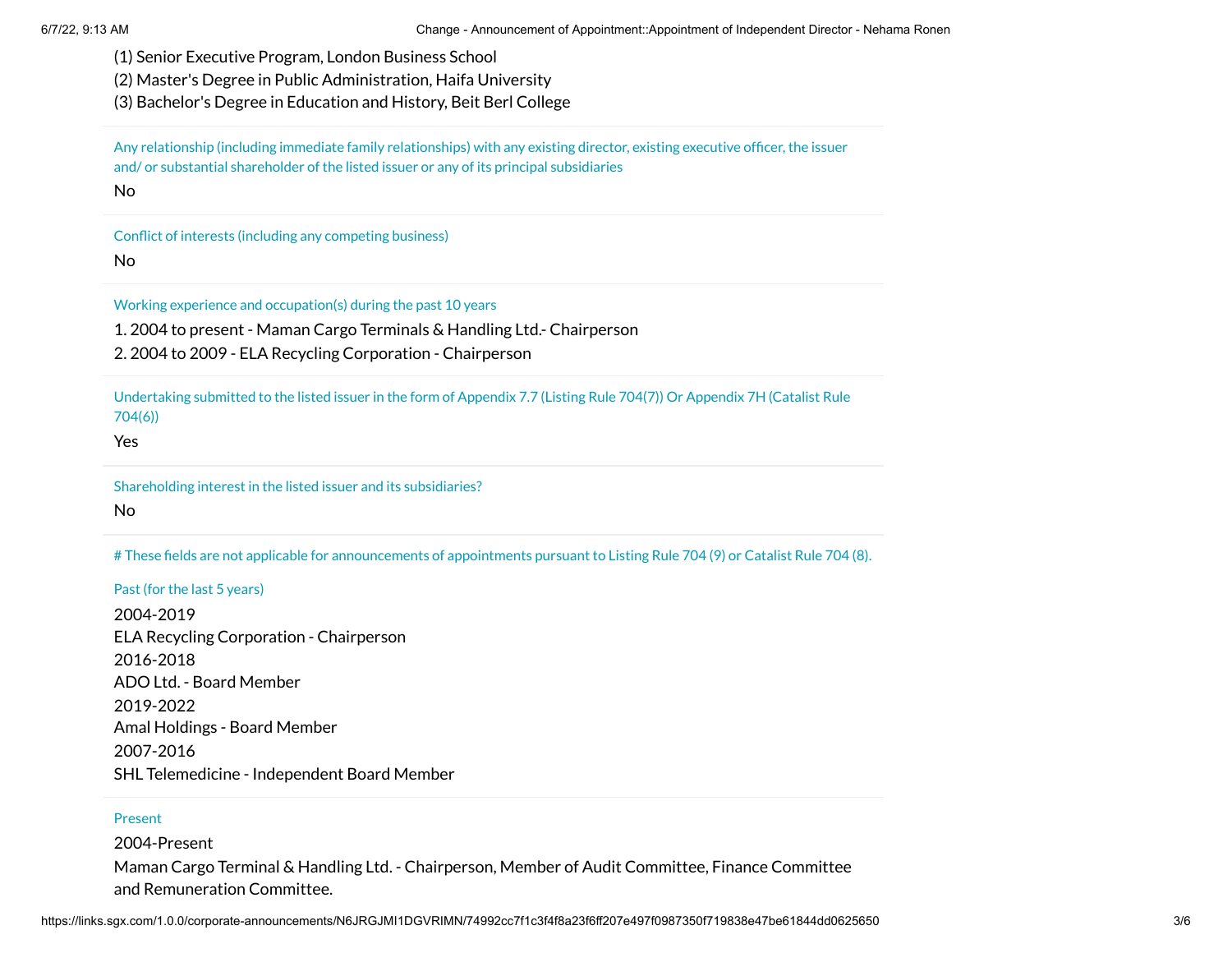2004-Present Maman Aviation - Board Member 2017-Present Tamar Petroleum Ltd. - Independent Member of Audit Committee 2020-Present Dan Public Transportation Co. Ltd. - Independent Director, Member of Audit Committee, Finance Committee and Remuneration Committee 2021-Present Trucknet Enterprise Ltd. - Independent Director, Member of Audit Committee 2005-Present Nehama Ronen Holdings - Founder

(a) Whether at any time during the last 10 years, an application or a petition under any bankruptcy law of any jurisdiction was filed against him or against a partnership of which he was a partner at the time when he was a partner or at any time within 2 years from the date he ceased to be a partner?

No

(b) Whether at any time during the last 10 years, an application or a petition under any law of any jurisdiction was filed against an entity (not being a partnership) of which he was a director or an equivalent person or a key executive, at the time when he was a director or an equivalent person or a key executive of that entity or at any time within 2 years from the date he ceased to be a director or an equivalent person or a key executive of that entity, for the winding up or dissolution of that entity or, where that entity is the trustee of a business trust, that business trust, on the ground of insolvency?

No

(c) Whether there is any unsatisfied judgment against him?

No

(d) Whether he has ever been convicted of any offence, in Singapore or elsewhere, involving fraud or dishonesty which is punishable with imprisonment, or has been the subject of any criminal proceedings (including any pending criminal proceedings of which he is aware) for such purpose?

No

(e) Whether he has ever been convicted of any offence, in Singapore or elsewhere, involving a breach of any law or regulatory requirement that relates to the securities or futures industry in Singapore or elsewhere, or has been the subject of any criminal proceedings (including any pending criminal proceedings of which he is aware) for such breach?

No

(f) Whether at any time during the last 10 years, judgment has been entered against him in any civil proceedings in Singapore or elsewhere involving a breach of any law or regulatory requirement that relates to the securities or futures industry in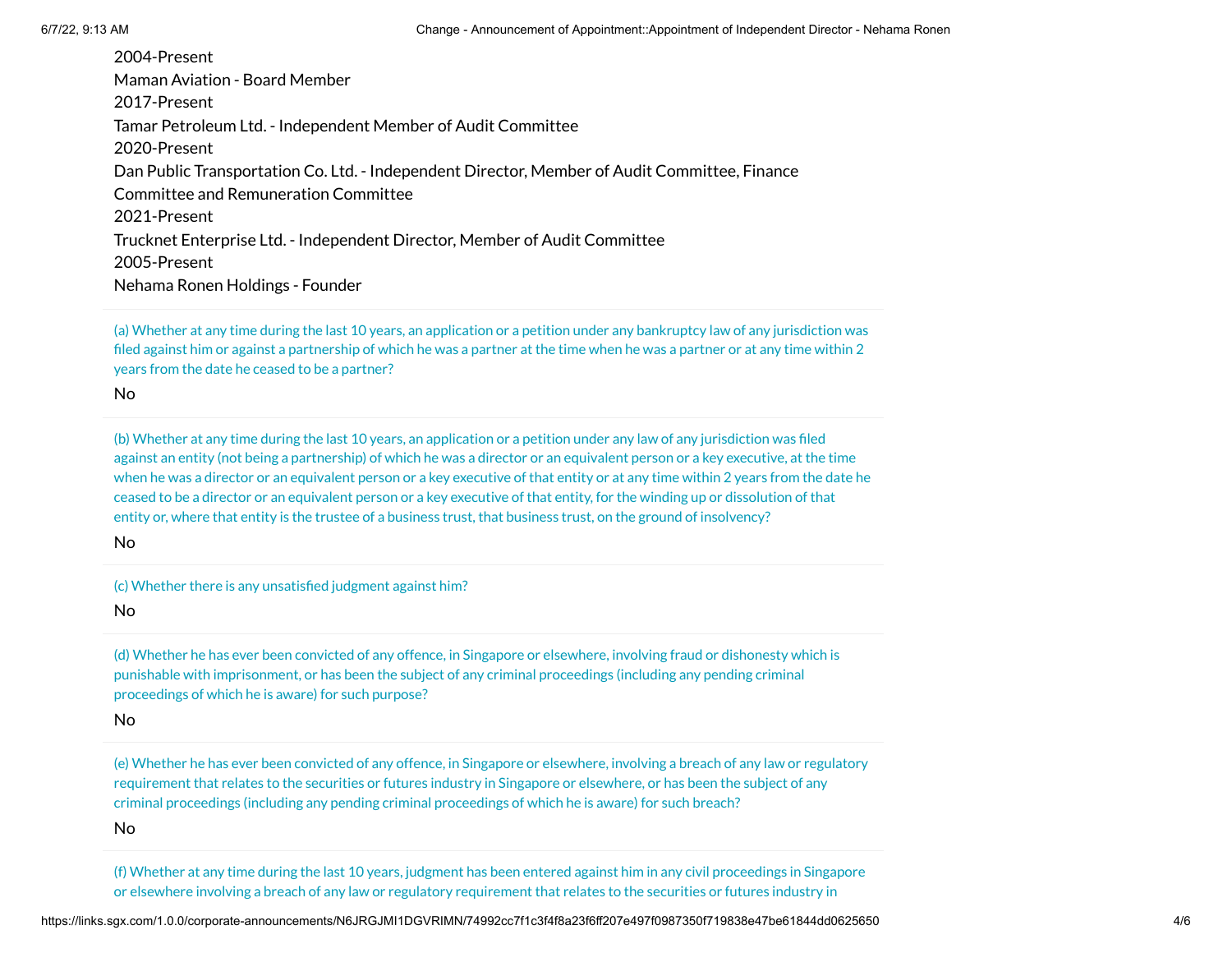Singapore or elsewhere, or a finding of fraud, misrepresentation or dishonesty on his part, or he has been the subject of any civil proceedings (including any pending civil proceedings of which he is aware) involving an allegation of fraud, misrepresentation or dishonesty on his part?

No

(g) Whether he has ever been convicted in Singapore or elsewhere of any offence in connection with the formation or management of any entity or business trust?

No

(h) Whether he has ever been disqualified from acting as a director or an equivalent person of any entity (including the trustee of a business trust), or from taking part directly or indirectly in the management of any entity or business trust?

No

(i) Whether he has ever been the subject of any order, judgment or ruling of any court, tribunal or governmental body, permanently or temporarily enjoining him from engaging in any type of business practice or activity?

No

(j) Whether he has ever, to his knowledge, been concerned with the management or conduct, in Singapore or elsewhere, of the affairs of :-

(i) any corporation which has been investigated for a breach of any law or regulatory requirement governing corporations in Singapore or elsewhere; or

No

(ii) any entity (not being a corporation) which has been investigated for a breach of any law or regulatory requirement governing such entities in Singapore or elsewhere; or

No

(iii) any business trust which has been investigated for a breach of any law or regulatory requirement governing business trusts in Singapore or elsewhere; or

No

(iv) any entity or business trust which has been investigated for a breach of any law or regulatory requirement that relates to the securities or futures industry in Singapore or elsewhere, in connection with any matter occurring or arising during that period when he was so concerned with the entity or business trust?

No

(k) Whether he has been the subject of any current or past investigation or disciplinary proceedings, or has been reprimanded or issued any warning, by the Monetary Authority of Singapore or any other regulatory authority, exchange, professional body or government agency, whether in Singapore or elsewhere?

https://links.sgx.com/1.0.0/corporate-announcements/N6JRGJMI1DGVRIMN/74992cc7f1c3f4f8a23f6ff207e497f0987350f719838e47be61844dd0625650 5/6